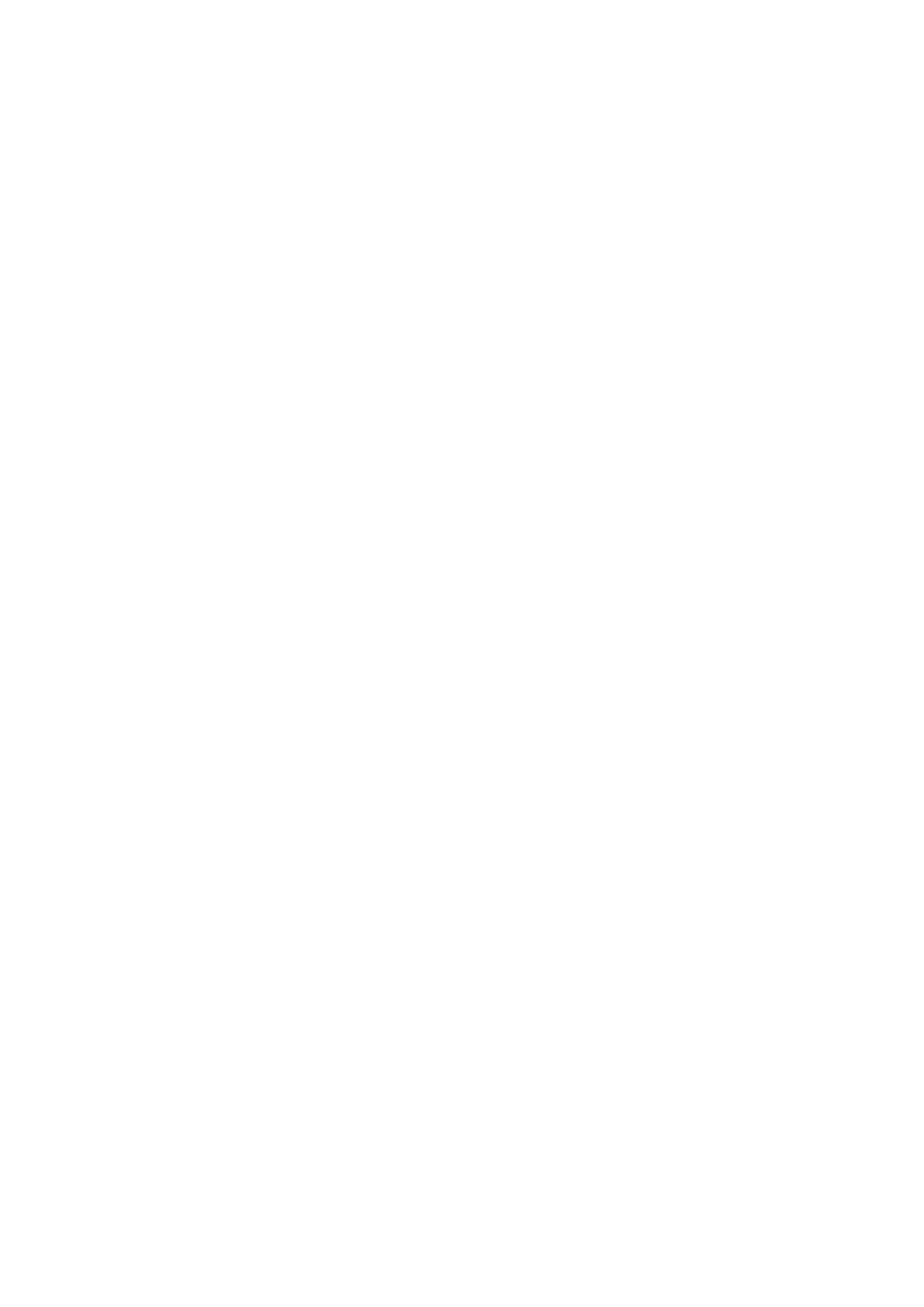

Testing Solutions for the Wireless Industry

**STESCOM** 

## **Custom I/O Interface Panel**

**●** Customized I/O Interface panels are available. Please contact Tescom sales team or your local distri butor.

| I/O Interface                                    | <b>Order Number</b> | <b>Typical Data Rate /</b><br>Line Voltage      | *Typical Shielding                                                           |
|--------------------------------------------------|---------------------|-------------------------------------------------|------------------------------------------------------------------------------|
|                                                  | 3409-0012-1         | 3 Mbps / 100 VDC,<br>5 Amps max                 | >70 dB from 0.5 to 2 GHz<br>>80 dB from 2 to 3 GHz<br>>70 dB from 3 to 6 GHz |
| DB37, 1000pF pi Filter<br>DB25, 1000pF pi Filter | 3409-0009-1         | 3 Mbps / 100 VDC,<br>5 Amps max                 | >70 dB from 0.5 to 2 GHz<br>>80 dB from 2 to 3 GHz<br>>70 dB from 3 to 6 GHz |
| DB25, 100pF pi Filter                            | 3409-0014-1         | 10 Mbps / 100 VDC,<br>5 Amps max                | >50 dB from 0.5 to 2 GHz<br>>60 dB from 2 to 3 GHz<br>>60 dB from 3 to 6 GHz |
| DB9, 1000pF pi Filter                            | 3409-0008-1         | 3 Mbps / 100 VDC,<br>5 Amps max                 | >70 dB from 0.5 to 2 GHz<br>>80 dB from 2 to 3 GHz<br>>70 dB from 3 to 6 GHz |
| DB9, 100pF pi Filter                             | 3409-0010-1         | 10 Mbps / 100 VDC,<br>5 Amps max                | >50 dB from 0.5 to 2 GHz<br>>60 dB from 2 to 3 GHz<br>>60 dB from 3 to 6 GHz |
| USB 2.0 Filter                                   | 3409-0018A-3        | 480 Mbps / 5 V, 500 mA /<br>Max Current: 5A     | >60 dB from 0.5 to 2 GHz<br>>70 dB from 2 to 3 GHz<br>>70 dB from 3 to 6 GHz |
| USB 3.0 Filter(Active)                           | 3409-0042A-1        | 5000 Mbps / 5 V, 900 mA /<br>Max Current: 1.5 A | >70 dB from 0.5 to 2 GHz<br>>70 dB from 2 to 3 GHz<br>>55 dB from 3 to 6 GHz |
| RJ-45 Filter                                     | 3409-0022A          | 1 Gbit/s Copper-Line<br>Ethernet (1000 BASE-T)  | >60 dB from 0.5 to 2 GHz<br>>70 dB from 2 to 3 GHz<br>>70 dB from 3 to 6 GHz |
| DC Power Adaptor,                                | 3406-0004A          | 50 VDC,<br>3 Amps max                           | >70 dB from 0.5 to 2 GHz<br>>80 dB from 2 to 3 GHz<br>>80 dB from 3 to 6 GHz |